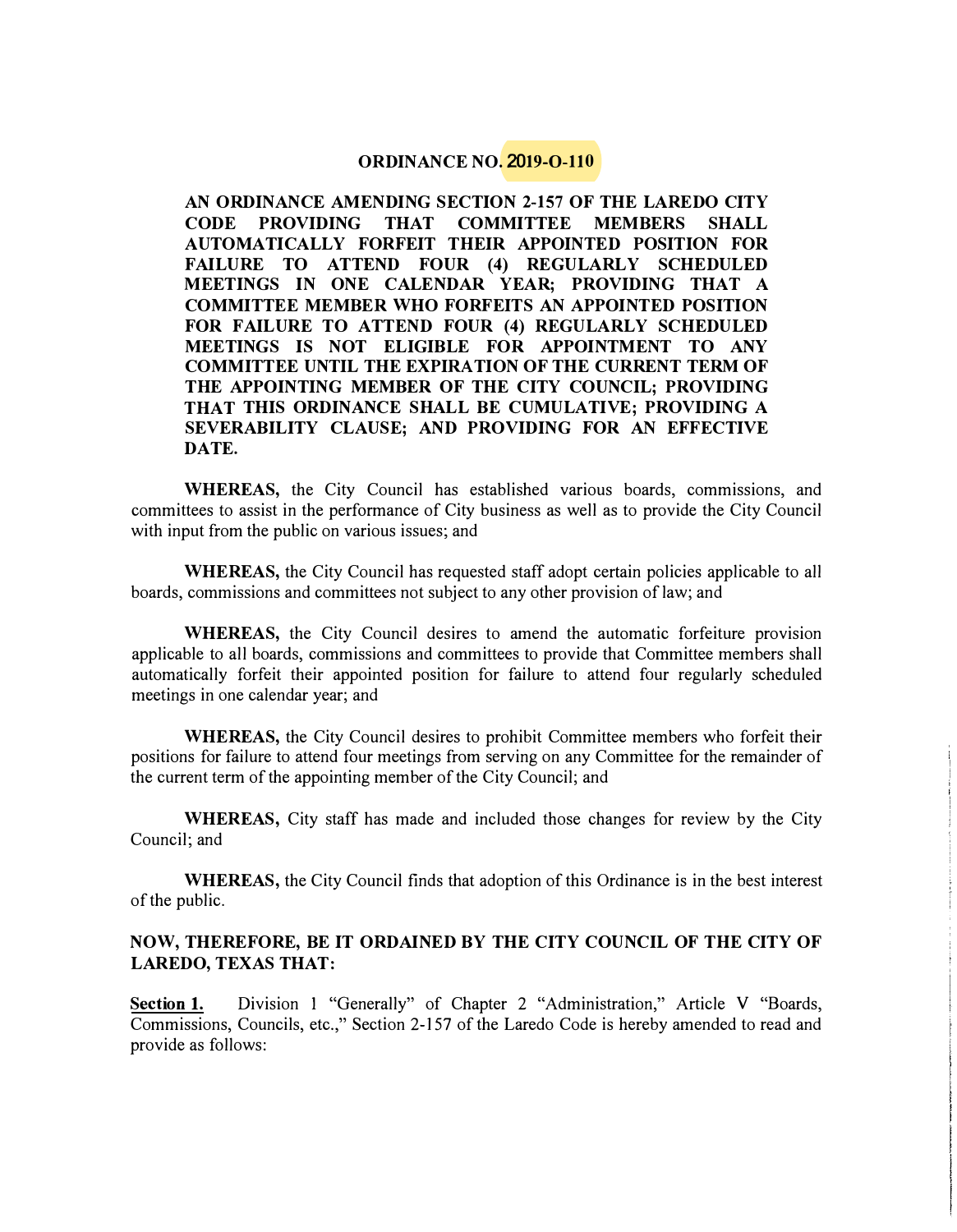#### **Section 2-157. Automatic Forfeiture.**

(a) Committee members shall automatically forfeit their appointed position for failure to attend [three] *four regularly scheduled* meetings in one calendar year, irrespective of whether said absences are excused, unexcused, consecutive or non-consecutive. The staff liaison shall immediately notify the appointing councilmember following the forfeiture to allow for the appointment of another individual to fill the removed member's unexpired term of office. Nothing herein prohibits the City Council from removing a committee member at any time for any reason, including inefficiency, neglect of duty, or misconduct in office prior to the end of the appointed member's term.

*[!2l A committee member who forfeits an appointed position under this section is not eligible for appointment to any committee until the expiration of the current term of the appointing member of the Council.* 

Section 2. It is hereby declared to be the intention of the City Council that the sections, paragraphs, sentences, clauses, and phrases of this Ordinance are severable and, if any phrase, clause, sentence, paragraph or section of this Ordinance should be declared invalid by the final judgment or decree of any court of competent jurisdiction, such invalidity shall not affect any of the remaining phrases, clauses, sentences, paragraphs, and sections of this Ordinance.

**Section 3.** The provisions of this Ordinance shall be cumulative of all other ordinances or parts of ordinances governing or regulating the same subject matter as that covered herein; provided, however, that all prior ordinances or parts of ordinances inconsistent or in with conflict with any of the provisions of this Ordinance are hereby expressly repealed to the extent that such inconsistency is apparent.

**Section 4.** This Ordinance shall take effect immediately upon passage.

**PASSED BY THE CITY COUNCIL AND APPROVED BY THE MAYOR ON**  THIS  $\overline{5}$  DAY OF  $\overline{A}$  **Liquist** 2018. PETE SAENZ **MAYOR** 

**ATTESTED:**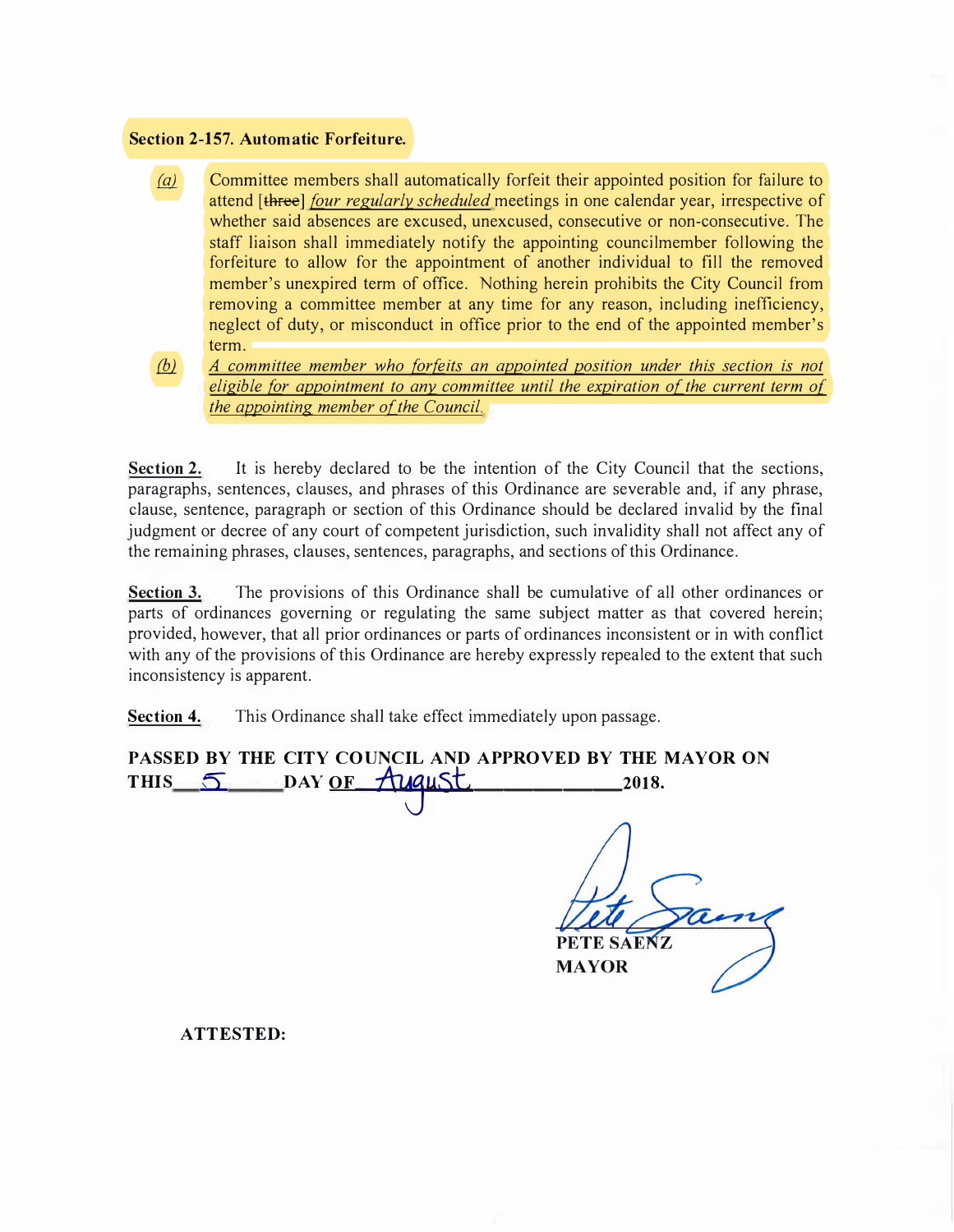

## **APPROVED AS TO FORM:**

**KRISTINA K. LAUREL HALE CITY ATTORNEY** 

 $BY: -$ 

**CRISTIAN ROSAS-GRILLET ASSISTANT CITY ATTORNEY** 

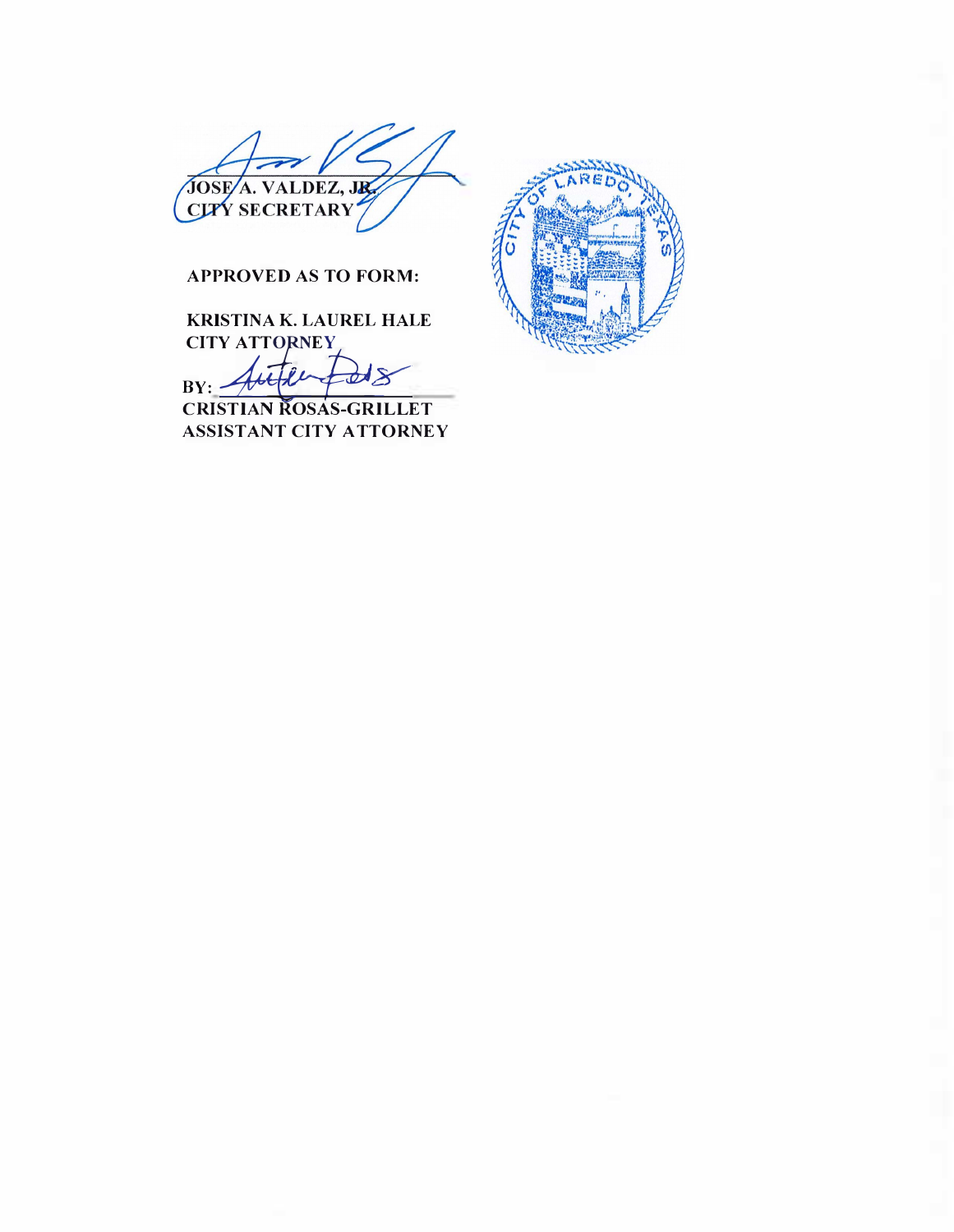**City Council-Regular Meeting Date:** 08/05/2019 **Staff Source:** Cristian Rosas-Grillet, Assistant City Attorney

# **SUBJECT**

**2019-0-11 0** An Ordinance amending Section 2-157 of the Laredo City Code to provide that committee members shall automatically forfeit their appointed position for failure to attend four (4) regularly scheduled meetings only in one calendar year; to provide that a committee member who forfeits an appointed position for failure to attend four (4) regularly scheduled meetings is not eligible for appointment to any committee until the expiration of the current term of the appointing member of the City Council; providing that this ordinance shall be cumulative; providing a severability clause; and providing for an effective date.

# **PREVIOUS COUNCIL ACTION**

On April 2, 2018, the City Council adopted 2018-0-050, which established uniform policies for all boards, commissions and committees created by the City Council. On June 3, 2019, City Council approved a motion directing staff to draft an ordinance increasing the number of absences for committee members from three (3) meetings to four (4); providing that for purposes of the Automatic Forfeiture section, the definition of "meeting" excludes special meetings; and prohibiting committee members that have been removed for failure to attend four meetings from serving on any city committee until the expiration of the current term of the appointing member of the City Council.

On July 1, 2019, City Council introduced the ordinance.

# **BACKGROUND**

Section 2-157 of the Laredo City Code currently provides, committee members shall automatically forfeit their appointed position for failure to attend three meetings in one calendar year, irrespective of whether said absences are excused, unexcused, consecutive or non-consecutive. The proposed amendment excludes special meetings and increases the number of absences to four. The proposed amendment also prohibits committee members that have been removed under this provision from serving on any city board, commission, or committee until the expiration of the current term of the appointing member of the City Council.

## **COMMITTEE RECOMMENDATION**

**N/A** 

## **STAFF RECOMMENDATION**